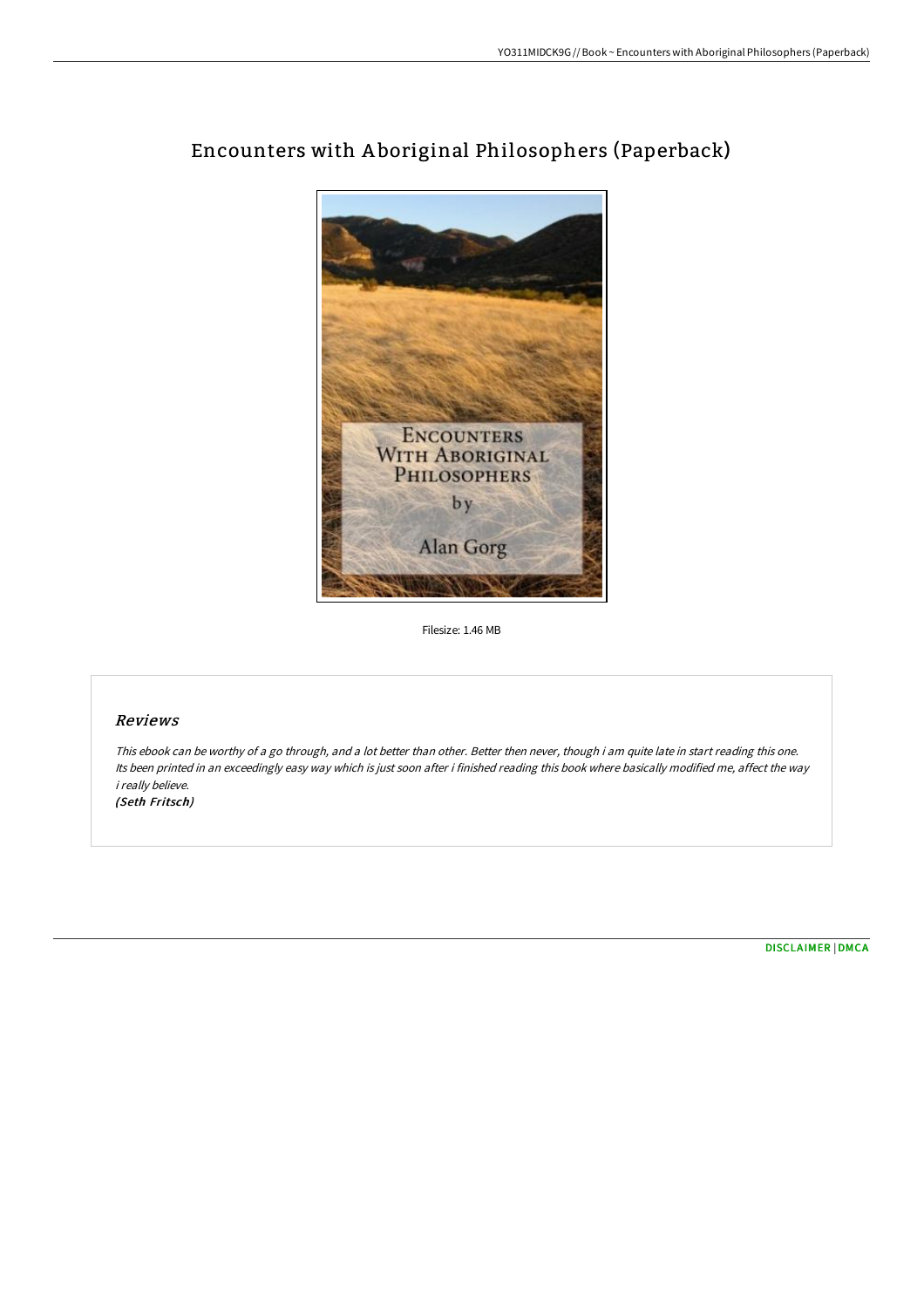## ENCOUNTERS WITH ABORIGINAL PHILOSOPHERS (PAPERBACK)



**DOWNLOAD PDF** 

Createspace, United States, 2012. Paperback. Condition: New. Language: English . Brand New Book \*\*\*\*\* Print on Demand \*\*\*\*\*. An autobiographical history of how civil rights activists from the Congress of Racial Equality (CORE) formed the Committee for Traditional Indian Land and Life (TILL) to support protests by the Hopi and other Native American groups against exploitation and pollution of their lands by oil and mining. As the 1970s begin, an interracial family discovers a liberating philosophy in the harmonious spirituality of Hopi, Havasupai, and other traditional peoples. Encountering Hopi religion and culture opened their eyes and their lives to truth and peace in history, geography, philosophy, and spirit. But as author and wife and kids reject modern society to explore such a gentle, natural life, they must confront American Indian ghosts across the land. In a famous 1855 prophecy, Chief Seattle said that this modern civilization will not last, which is not really a prophecy but a recognition of a truism agreed upon by ancients and moderns alike: nothing in this world is permanent. This modern civilization will not last. Even the sun will burn out. Ancient and modern philosophers also agree that human actions can accelerate the natural process. The geometric increase in world population, industrialization, and contamination of the environment has brought more predictions today than ever before of an accelerated end. Aboriginal American philosophy sees Mother Earth as a living entity, which can be poisoned into the same moribund condition as Mars or the Moon.

 $\mathbb{R}$ Read Encounters with Aboriginal Philosophers [\(Paperback\)](http://albedo.media/encounters-with-aboriginal-philosophers-paperbac.html) Online  $_{\rm{pp}}$ Download PDF Encounters with Aboriginal Philosophers [\(Paperback\)](http://albedo.media/encounters-with-aboriginal-philosophers-paperbac.html)